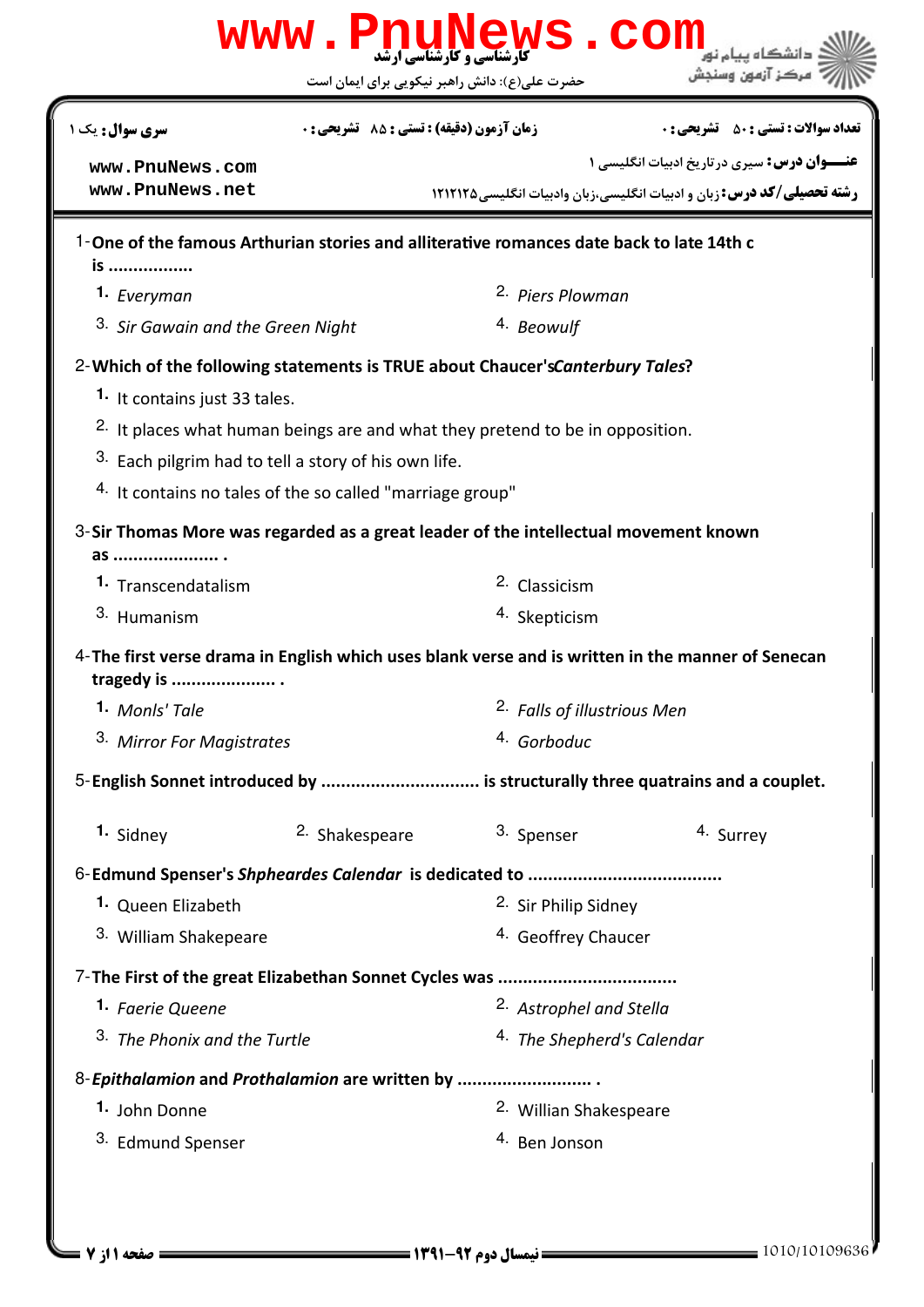|                                                                             |                                               | www.PnuNews.com                         |                                                                                |
|-----------------------------------------------------------------------------|-----------------------------------------------|-----------------------------------------|--------------------------------------------------------------------------------|
|                                                                             | حضرت علی(ع): دانش راهبر نیکویی برای ایمان است |                                         | مركز آزمون وسنجش                                                               |
| <b>سری سوال :</b> یک ۱                                                      | زمان آزمون (دقيقه) : تستى : 55 ٪ تشريحي : 0   |                                         | <b>تعداد سوالات : تستي : 50 ٪ تشريحي : 0</b>                                   |
| www.PnuNews.com                                                             |                                               |                                         | <b>عنـــوان درس:</b> سیری درتاریخ ادبیات انگلیسی ۱                             |
| www.PnuNews.net                                                             |                                               |                                         | <b>رشته تحصیلی/کد درس:</b> زبان و ادبیات انگلیسی،زبان وادبیات انگلیسی، ۱۲۱۲۱۲۵ |
|                                                                             |                                               |                                         |                                                                                |
| 1. The Revolt of Islam                                                      |                                               | <sup>2.</sup> Child Harold's Pilgrimage |                                                                                |
| 3. Lotos Eaters                                                             |                                               | <sup>4.</sup> Waste Land                |                                                                                |
| which there are several knights each associated with one virtue.            |                                               |                                         |                                                                                |
| 1. Complaints                                                               |                                               | <sup>2.</sup> Amoretti                  |                                                                                |
| 3. Shepherd's calendar                                                      |                                               | 4. Faerie Queene                        |                                                                                |
| 11-Which work in NOT written by William Shakespeare?                        |                                               |                                         |                                                                                |
| 1. Hamlet                                                                   |                                               | 2. Othello                              |                                                                                |
| 3. Love's Labor Lost                                                        |                                               | 4. As You Like It                       |                                                                                |
| 12- Which of the following comedies by Sakespeare is NOT a Romantic Comedy? |                                               |                                         |                                                                                |
| 1. As You Like It                                                           |                                               | <sup>2.</sup> The Comedy of Errors      |                                                                                |
| 3. Twelfth Night                                                            |                                               | 4. Much Ado about Nothing               |                                                                                |
| between the parents and children.                                           |                                               |                                         |                                                                                |
| 1. Macbeth                                                                  |                                               | 2. Othello                              |                                                                                |
| 3. King Lear                                                                |                                               | 4. Romeo and Julliet                    |                                                                                |
|                                                                             |                                               |                                         |                                                                                |
| the Puritans or men sympathetic with the Puritan cause.                     |                                               |                                         |                                                                                |
| 1. John Donne                                                               | 2. John Milton                                | 3. Ben Jonson                           | <sup>4.</sup> George Herbert                                                   |
| 15-Which of the following poets is NOT a follower of John Donne?            |                                               |                                         |                                                                                |
| <b>1.</b> Robert Herrick                                                    | <sup>2.</sup> George Herbert                  | <sup>3.</sup> Robert Cowley             | <sup>4</sup> Henry Crashaw                                                     |
|                                                                             |                                               |                                         |                                                                                |
| 1. erotic / religious                                                       |                                               | 2. religious / erotic                   |                                                                                |
| 3. common / natural                                                         |                                               | 4. natural / common                     |                                                                                |
| 17-Mark the WRONG statement.                                                |                                               |                                         |                                                                                |
| 1. In 17th c. masque and madrigal flourished.                               |                                               |                                         |                                                                                |
| <sup>2</sup> Madrigal was a popular form.                                   |                                               |                                         |                                                                                |
| 3. Masque was a courtly form.                                               |                                               |                                         |                                                                                |
| 4. Both masque and madrigal were suspected as vain and sensual.             |                                               |                                         |                                                                                |
| = صفحه 12 ; 7 =                                                             |                                               |                                         | = 1010/10109636                                                                |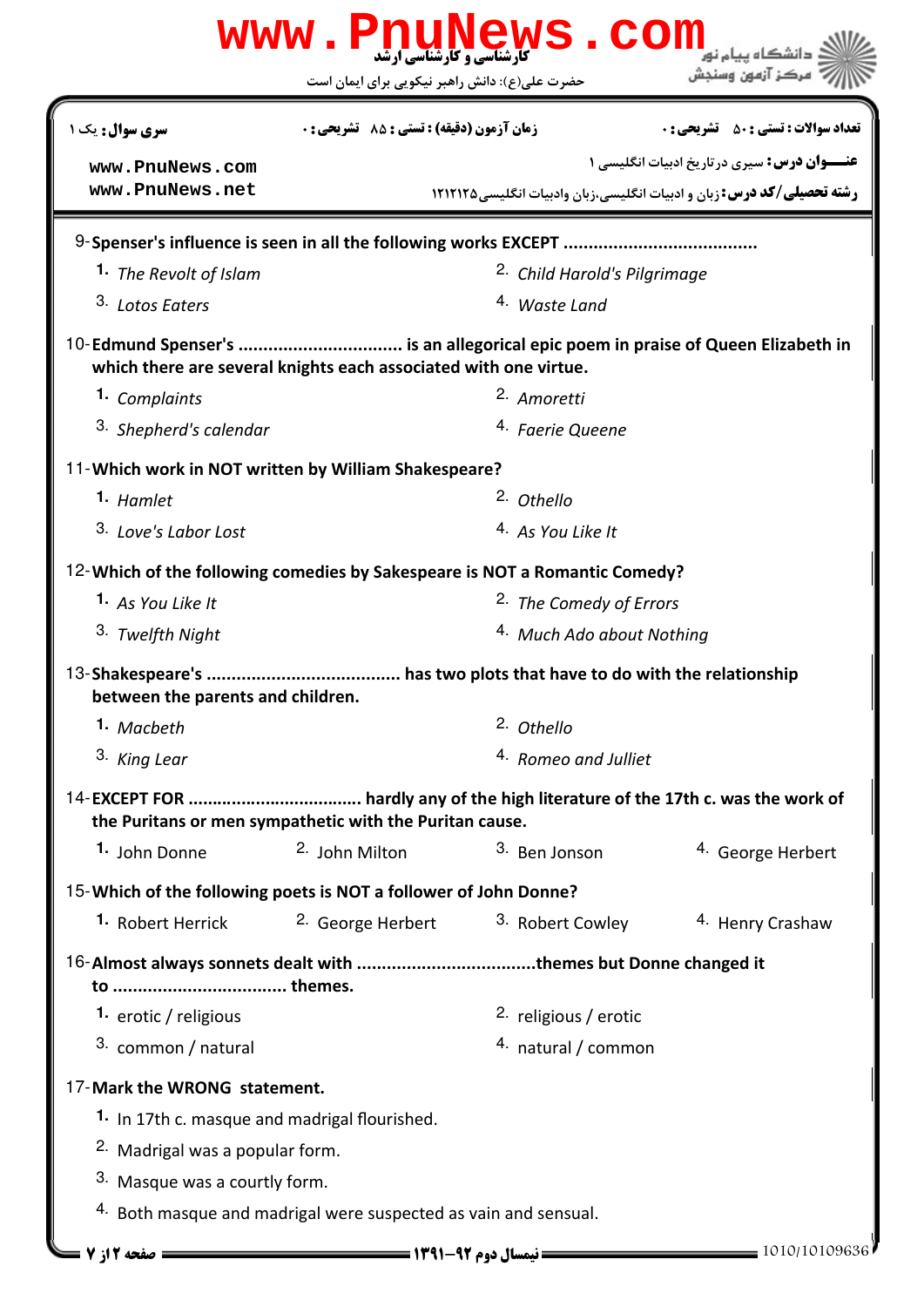|                                                                                                                                         | www.PnuNews.con                                                         |                             |                                                                                               |
|-----------------------------------------------------------------------------------------------------------------------------------------|-------------------------------------------------------------------------|-----------------------------|-----------------------------------------------------------------------------------------------|
|                                                                                                                                         | حضرت علی(ع): دانش راهبر نیکویی برای ایمان است                           |                             | مركز آزمون وسنجش                                                                              |
| <b>سری سوال :</b> یک ۱                                                                                                                  | <b>زمان آزمون (دقیقه) : تستی : 85 تشریحی : 0</b>                        |                             | <b>تعداد سوالات : تستی : 50 ٪ تشریحی : 0</b>                                                  |
| www.PnuNews.com                                                                                                                         |                                                                         |                             | <b>عنـــوان درس:</b> سیری درتاریخ ادبیات انگلیسی ۱                                            |
| www.PnuNews.net                                                                                                                         |                                                                         |                             | <b>رشته تحصیلی/کد درس:</b> زبان و ادبیات انگلیسی،زبان وادبیات انگلیسی ۱۲۱۲۱۲۵                 |
|                                                                                                                                         |                                                                         |                             | 18-The difference between John Donne's sonnets and those of Petrarch or Ovid is that          |
|                                                                                                                                         | 1. Unlike them, Donne can unite spiritual and pohysical love            |                             |                                                                                               |
|                                                                                                                                         | <sup>2.</sup> Unlike them, Donne can be frankly lustful and skeptic     |                             |                                                                                               |
|                                                                                                                                         | 3. Donne presents himslef as the despairing lover but not the other two |                             |                                                                                               |
|                                                                                                                                         | 4. Donne writes erotically but not the other two                        |                             |                                                                                               |
| 19- A literary genre intended to cause laughter by ridiculing the serious style or subject matter of<br>another literary work is called |                                                                         |                             |                                                                                               |
| 1. burlesque                                                                                                                            | 2. satire                                                               | 3. romance                  | 4. melodrama                                                                                  |
| meter is melliflous.                                                                                                                    |                                                                         |                             | 20- The verse of  period is decorative and flowery in its quality, Its image is adorn and its |
| 1. Restoration                                                                                                                          | 2. Auguatan                                                             | 3. Elizabethan              | 4. Classical                                                                                  |
| 21-Concentrated images which involve an element of dramatic contrast, of strain, or of intellectual<br>difficulty are called            |                                                                         |                             |                                                                                               |
| 1. imagery                                                                                                                              | 2. synechdoche                                                          | 3. metaphor                 | 4. conceit                                                                                    |
| <b>English Stage.</b>                                                                                                                   |                                                                         |                             |                                                                                               |
| 1. Valpone and Every Man in his Humor                                                                                                   |                                                                         |                             |                                                                                               |
|                                                                                                                                         | <sup>2.</sup> Love's Alchemy and Every man Out of his Humor             |                             |                                                                                               |
| 3. Valpone and The Alchemist                                                                                                            |                                                                         |                             |                                                                                               |
|                                                                                                                                         | <sup>4.</sup> Everyman in His Humor and Every man out of His Humor      |                             |                                                                                               |
| 23-The second most important dramatist to Shakespeare and contemporary of Shakespeare, best                                             | known for his satirical plays and lyrical poems.                        |                             |                                                                                               |
| 1. Ben Jonson                                                                                                                           |                                                                         | 2. William Congreve         |                                                                                               |
| 3. Christopher Marlowe                                                                                                                  |                                                                         | <sup>4.</sup> Oscar Wilde   |                                                                                               |
|                                                                                                                                         | delights in using quaint devices and homely images in his poems.        |                             |                                                                                               |
| 1. Geroge Bernard Shaw                                                                                                                  |                                                                         | <sup>2.</sup> Robert Herick |                                                                                               |
| 3. George Herbert                                                                                                                       |                                                                         | <sup>4.</sup> Ben Jonson    |                                                                                               |
|                                                                                                                                         |                                                                         |                             |                                                                                               |
|                                                                                                                                         |                                                                         |                             |                                                                                               |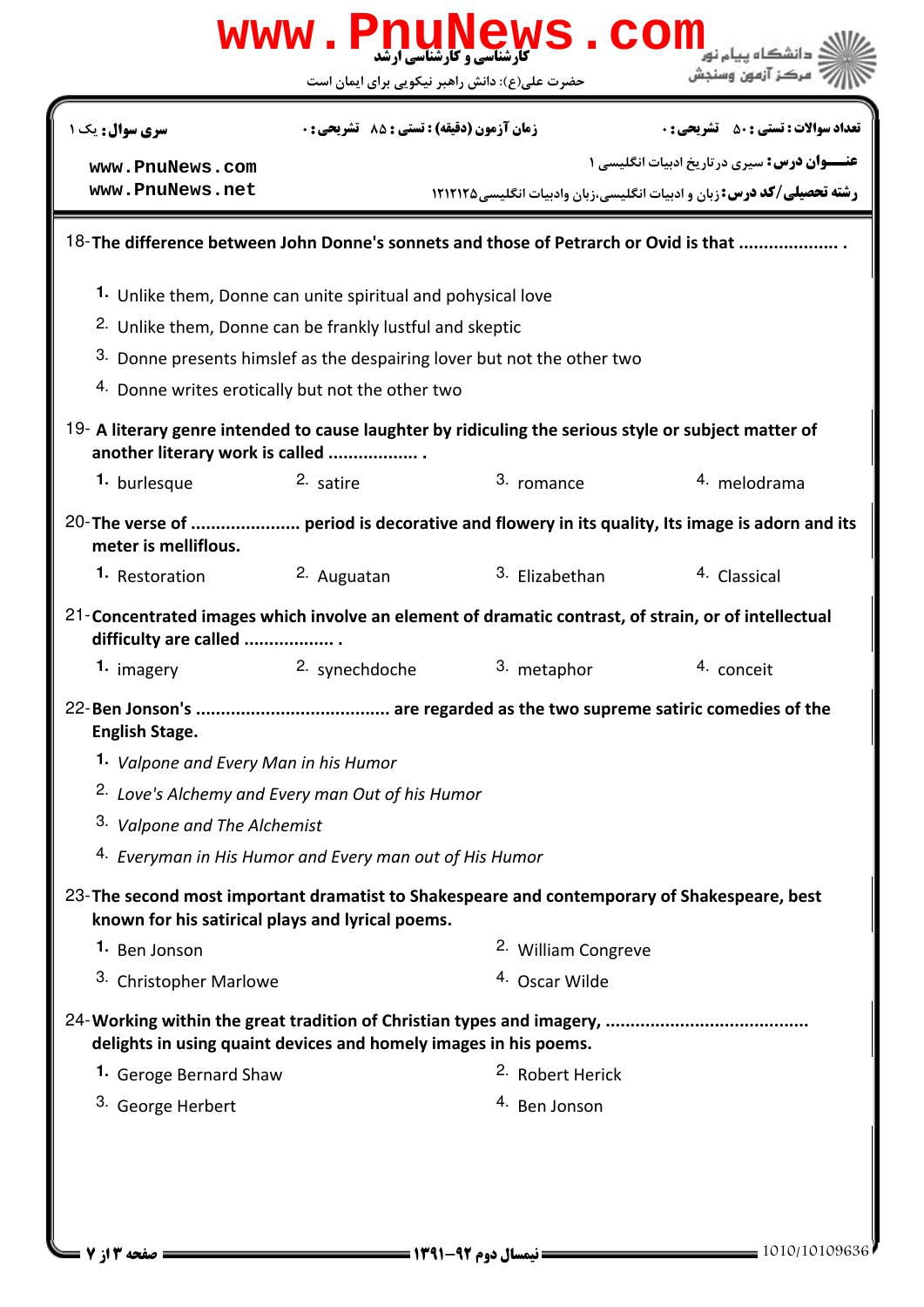| <b>زمان آزمون (دقیقه) : تستی : 85 ٪ تشریحی : 0</b><br><b>سری سوال :</b> یک ۱<br><b>ــوان درس:</b> سیری در تاریخ ادبیات انگلیسی ۱<br>www.PnuNews.com<br>رشته تحصیلی/کد درس: زبان و ادبیات انگلیسی،زبان وادبیات انگلیسی1۲۱۲۱۲۵<br>www.PnuNews.net<br>25-But at my back I always hear<br>Time's winged chariot hurrying near;<br>And yonder all before us lie<br>deserts of vast eternity.<br>These are lines from<br>2. "Marvell's "To His Coy Mistress<br>1. "Milton's "To Shakespeare<br>3. "Herbert's "The Flower<br>4. "Jonson's "To Penshurts<br>26-Milton's life falls into three divisions. Which one of the followings is not included in this division?<br>1. A period of youthful education culminating in writing Lycida<br><sup>2.</sup> A period of Prose Controversy<br>3. His return To literature during his last 14 years of life<br>4. His engagment in the war of the roses<br>27-Milton Wrote his Paradise Lost to<br><sup>2.</sup> explain that the world is too much with us<br>1. show his genius and ability<br><sup>3.</sup> justify the ways of God to men<br><sup>4.</sup> certify that the poesy has no benefit in it<br>28- The emergence of the two political parties of Whig and Tory happened after<br>1. the execution of the nonconformists<br><sup>2.</sup> Charles I's execution the execution of the protestant dissenters<br>3. the restoration of the monarchy<br>4. the Popish Plot<br>29-The most important aspect of the Restoration period is<br>1. increasing challenge of various forms of secular thoughts to the old religious orthodoxies<br><sup>2.</sup> increasing interest in cultivation of religious thought and respect to the church<br>3.<br>people's hatred of the monarchy increased after the political turmoil<br>4. court took power and Oliver cromwell killed lots of people<br>30-The Skeptics argued that<br>1. nothing is abolute in this world which is run by reason<br><sup>2.</sup> reason is not enough to achieve the truth<br>3. absolute government is good to the check of human nature |                                                 |  | حضرت علی(ع): دانش راهبر نیکویی برای ایمان است |                                              |  |  |
|-------------------------------------------------------------------------------------------------------------------------------------------------------------------------------------------------------------------------------------------------------------------------------------------------------------------------------------------------------------------------------------------------------------------------------------------------------------------------------------------------------------------------------------------------------------------------------------------------------------------------------------------------------------------------------------------------------------------------------------------------------------------------------------------------------------------------------------------------------------------------------------------------------------------------------------------------------------------------------------------------------------------------------------------------------------------------------------------------------------------------------------------------------------------------------------------------------------------------------------------------------------------------------------------------------------------------------------------------------------------------------------------------------------------------------------------------------------------------------------------------------------------------------------------------------------------------------------------------------------------------------------------------------------------------------------------------------------------------------------------------------------------------------------------------------------------------------------------------------------------------------------------------------------------------------------------------------------------------------------------------------------------------------------------------------------------|-------------------------------------------------|--|-----------------------------------------------|----------------------------------------------|--|--|
|                                                                                                                                                                                                                                                                                                                                                                                                                                                                                                                                                                                                                                                                                                                                                                                                                                                                                                                                                                                                                                                                                                                                                                                                                                                                                                                                                                                                                                                                                                                                                                                                                                                                                                                                                                                                                                                                                                                                                                                                                                                                   |                                                 |  |                                               | <b>تعداد سوالات : تستي : 50 ٪ تشريحي : 0</b> |  |  |
|                                                                                                                                                                                                                                                                                                                                                                                                                                                                                                                                                                                                                                                                                                                                                                                                                                                                                                                                                                                                                                                                                                                                                                                                                                                                                                                                                                                                                                                                                                                                                                                                                                                                                                                                                                                                                                                                                                                                                                                                                                                                   |                                                 |  |                                               |                                              |  |  |
|                                                                                                                                                                                                                                                                                                                                                                                                                                                                                                                                                                                                                                                                                                                                                                                                                                                                                                                                                                                                                                                                                                                                                                                                                                                                                                                                                                                                                                                                                                                                                                                                                                                                                                                                                                                                                                                                                                                                                                                                                                                                   |                                                 |  |                                               |                                              |  |  |
|                                                                                                                                                                                                                                                                                                                                                                                                                                                                                                                                                                                                                                                                                                                                                                                                                                                                                                                                                                                                                                                                                                                                                                                                                                                                                                                                                                                                                                                                                                                                                                                                                                                                                                                                                                                                                                                                                                                                                                                                                                                                   |                                                 |  |                                               |                                              |  |  |
|                                                                                                                                                                                                                                                                                                                                                                                                                                                                                                                                                                                                                                                                                                                                                                                                                                                                                                                                                                                                                                                                                                                                                                                                                                                                                                                                                                                                                                                                                                                                                                                                                                                                                                                                                                                                                                                                                                                                                                                                                                                                   |                                                 |  |                                               |                                              |  |  |
|                                                                                                                                                                                                                                                                                                                                                                                                                                                                                                                                                                                                                                                                                                                                                                                                                                                                                                                                                                                                                                                                                                                                                                                                                                                                                                                                                                                                                                                                                                                                                                                                                                                                                                                                                                                                                                                                                                                                                                                                                                                                   |                                                 |  |                                               |                                              |  |  |
|                                                                                                                                                                                                                                                                                                                                                                                                                                                                                                                                                                                                                                                                                                                                                                                                                                                                                                                                                                                                                                                                                                                                                                                                                                                                                                                                                                                                                                                                                                                                                                                                                                                                                                                                                                                                                                                                                                                                                                                                                                                                   |                                                 |  |                                               |                                              |  |  |
|                                                                                                                                                                                                                                                                                                                                                                                                                                                                                                                                                                                                                                                                                                                                                                                                                                                                                                                                                                                                                                                                                                                                                                                                                                                                                                                                                                                                                                                                                                                                                                                                                                                                                                                                                                                                                                                                                                                                                                                                                                                                   |                                                 |  |                                               |                                              |  |  |
|                                                                                                                                                                                                                                                                                                                                                                                                                                                                                                                                                                                                                                                                                                                                                                                                                                                                                                                                                                                                                                                                                                                                                                                                                                                                                                                                                                                                                                                                                                                                                                                                                                                                                                                                                                                                                                                                                                                                                                                                                                                                   |                                                 |  |                                               |                                              |  |  |
|                                                                                                                                                                                                                                                                                                                                                                                                                                                                                                                                                                                                                                                                                                                                                                                                                                                                                                                                                                                                                                                                                                                                                                                                                                                                                                                                                                                                                                                                                                                                                                                                                                                                                                                                                                                                                                                                                                                                                                                                                                                                   |                                                 |  |                                               |                                              |  |  |
|                                                                                                                                                                                                                                                                                                                                                                                                                                                                                                                                                                                                                                                                                                                                                                                                                                                                                                                                                                                                                                                                                                                                                                                                                                                                                                                                                                                                                                                                                                                                                                                                                                                                                                                                                                                                                                                                                                                                                                                                                                                                   |                                                 |  |                                               |                                              |  |  |
|                                                                                                                                                                                                                                                                                                                                                                                                                                                                                                                                                                                                                                                                                                                                                                                                                                                                                                                                                                                                                                                                                                                                                                                                                                                                                                                                                                                                                                                                                                                                                                                                                                                                                                                                                                                                                                                                                                                                                                                                                                                                   |                                                 |  |                                               |                                              |  |  |
|                                                                                                                                                                                                                                                                                                                                                                                                                                                                                                                                                                                                                                                                                                                                                                                                                                                                                                                                                                                                                                                                                                                                                                                                                                                                                                                                                                                                                                                                                                                                                                                                                                                                                                                                                                                                                                                                                                                                                                                                                                                                   |                                                 |  |                                               |                                              |  |  |
|                                                                                                                                                                                                                                                                                                                                                                                                                                                                                                                                                                                                                                                                                                                                                                                                                                                                                                                                                                                                                                                                                                                                                                                                                                                                                                                                                                                                                                                                                                                                                                                                                                                                                                                                                                                                                                                                                                                                                                                                                                                                   |                                                 |  |                                               |                                              |  |  |
|                                                                                                                                                                                                                                                                                                                                                                                                                                                                                                                                                                                                                                                                                                                                                                                                                                                                                                                                                                                                                                                                                                                                                                                                                                                                                                                                                                                                                                                                                                                                                                                                                                                                                                                                                                                                                                                                                                                                                                                                                                                                   |                                                 |  |                                               |                                              |  |  |
|                                                                                                                                                                                                                                                                                                                                                                                                                                                                                                                                                                                                                                                                                                                                                                                                                                                                                                                                                                                                                                                                                                                                                                                                                                                                                                                                                                                                                                                                                                                                                                                                                                                                                                                                                                                                                                                                                                                                                                                                                                                                   |                                                 |  |                                               |                                              |  |  |
|                                                                                                                                                                                                                                                                                                                                                                                                                                                                                                                                                                                                                                                                                                                                                                                                                                                                                                                                                                                                                                                                                                                                                                                                                                                                                                                                                                                                                                                                                                                                                                                                                                                                                                                                                                                                                                                                                                                                                                                                                                                                   |                                                 |  |                                               |                                              |  |  |
|                                                                                                                                                                                                                                                                                                                                                                                                                                                                                                                                                                                                                                                                                                                                                                                                                                                                                                                                                                                                                                                                                                                                                                                                                                                                                                                                                                                                                                                                                                                                                                                                                                                                                                                                                                                                                                                                                                                                                                                                                                                                   |                                                 |  |                                               |                                              |  |  |
|                                                                                                                                                                                                                                                                                                                                                                                                                                                                                                                                                                                                                                                                                                                                                                                                                                                                                                                                                                                                                                                                                                                                                                                                                                                                                                                                                                                                                                                                                                                                                                                                                                                                                                                                                                                                                                                                                                                                                                                                                                                                   |                                                 |  |                                               |                                              |  |  |
|                                                                                                                                                                                                                                                                                                                                                                                                                                                                                                                                                                                                                                                                                                                                                                                                                                                                                                                                                                                                                                                                                                                                                                                                                                                                                                                                                                                                                                                                                                                                                                                                                                                                                                                                                                                                                                                                                                                                                                                                                                                                   |                                                 |  |                                               |                                              |  |  |
|                                                                                                                                                                                                                                                                                                                                                                                                                                                                                                                                                                                                                                                                                                                                                                                                                                                                                                                                                                                                                                                                                                                                                                                                                                                                                                                                                                                                                                                                                                                                                                                                                                                                                                                                                                                                                                                                                                                                                                                                                                                                   |                                                 |  |                                               |                                              |  |  |
|                                                                                                                                                                                                                                                                                                                                                                                                                                                                                                                                                                                                                                                                                                                                                                                                                                                                                                                                                                                                                                                                                                                                                                                                                                                                                                                                                                                                                                                                                                                                                                                                                                                                                                                                                                                                                                                                                                                                                                                                                                                                   |                                                 |  |                                               |                                              |  |  |
|                                                                                                                                                                                                                                                                                                                                                                                                                                                                                                                                                                                                                                                                                                                                                                                                                                                                                                                                                                                                                                                                                                                                                                                                                                                                                                                                                                                                                                                                                                                                                                                                                                                                                                                                                                                                                                                                                                                                                                                                                                                                   |                                                 |  |                                               |                                              |  |  |
|                                                                                                                                                                                                                                                                                                                                                                                                                                                                                                                                                                                                                                                                                                                                                                                                                                                                                                                                                                                                                                                                                                                                                                                                                                                                                                                                                                                                                                                                                                                                                                                                                                                                                                                                                                                                                                                                                                                                                                                                                                                                   |                                                 |  |                                               |                                              |  |  |
|                                                                                                                                                                                                                                                                                                                                                                                                                                                                                                                                                                                                                                                                                                                                                                                                                                                                                                                                                                                                                                                                                                                                                                                                                                                                                                                                                                                                                                                                                                                                                                                                                                                                                                                                                                                                                                                                                                                                                                                                                                                                   |                                                 |  |                                               |                                              |  |  |
|                                                                                                                                                                                                                                                                                                                                                                                                                                                                                                                                                                                                                                                                                                                                                                                                                                                                                                                                                                                                                                                                                                                                                                                                                                                                                                                                                                                                                                                                                                                                                                                                                                                                                                                                                                                                                                                                                                                                                                                                                                                                   | 4. all our knowledge is derived from the senses |  |                                               |                                              |  |  |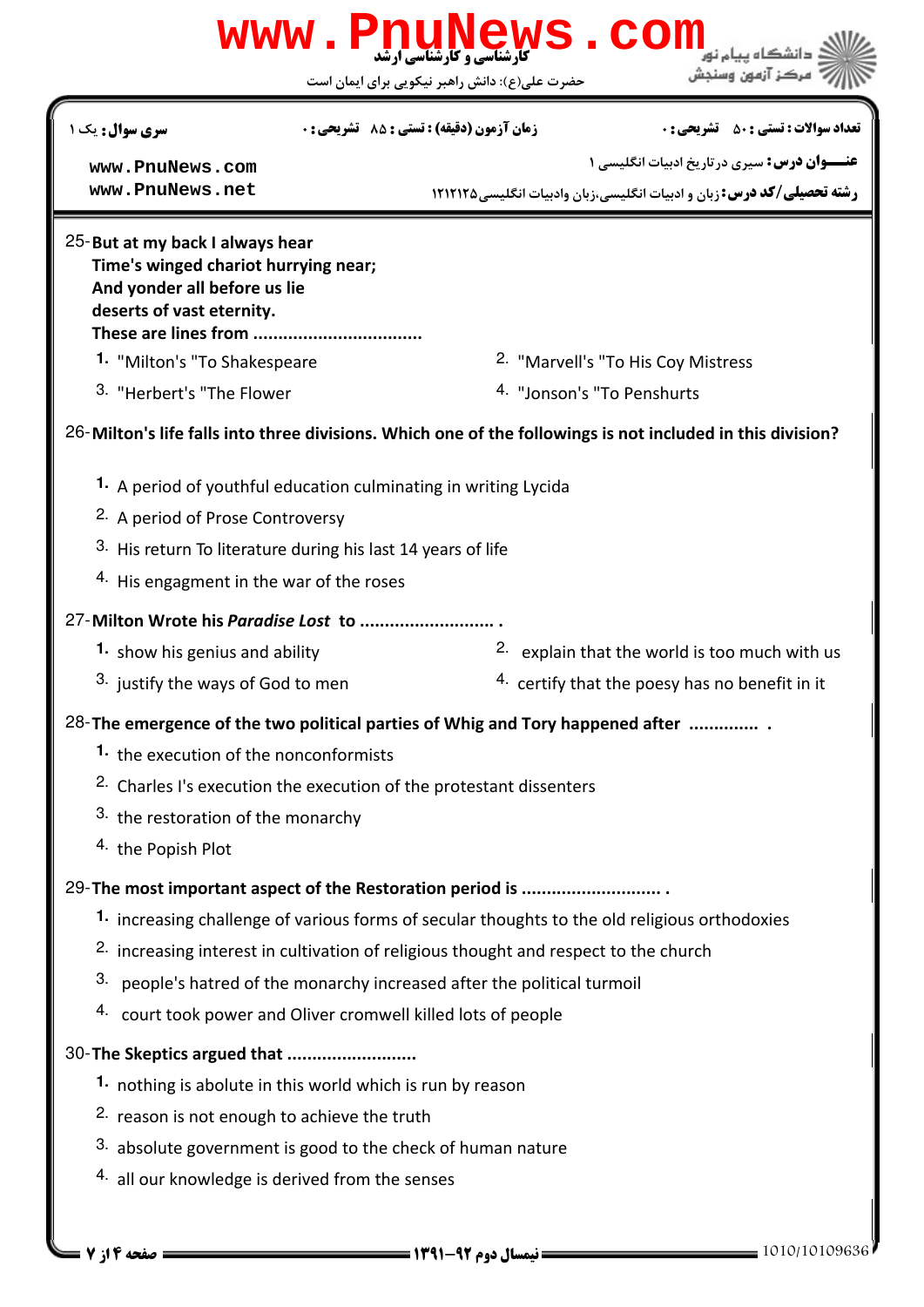|                                                                                                                               | حضرت علی(ع): دانش راهبر نیکویی برای ایمان است                      |                                                                                     | مركز آزمون وسنجش                                                                                   |  |
|-------------------------------------------------------------------------------------------------------------------------------|--------------------------------------------------------------------|-------------------------------------------------------------------------------------|----------------------------------------------------------------------------------------------------|--|
| <b>سری سوال :</b> یک ۱                                                                                                        | زمان آزمون (دقيقه) : تستى : 55 ٪ تشريحي : 0                        |                                                                                     | <b>تعداد سوالات : تستي : 50 ٪ تشريحي : 0</b>                                                       |  |
| www.PnuNews.com                                                                                                               |                                                                    |                                                                                     | <b>عنـــوان درس:</b> سیری درتاریخ ادبیات انگلیسی ۱                                                 |  |
| www.PnuNews.net                                                                                                               |                                                                    |                                                                                     | <b>رشته تحصیلی/کد درس:</b> زبان و ادبیات انگلیسی،زبان وادبیات انگلیسی،۱۲۱۲۱۲۵                      |  |
| period, EXCEPT                                                                                                                |                                                                    |                                                                                     | 31-All the following monarchs belong to the Stuart house, who ruled England during the Restoration |  |
| 1. George III                                                                                                                 | <sup>2.</sup> Queen Anne                                           | 3. Charles II                                                                       | $4.$ James II                                                                                      |  |
| 32-According to the Augustans and Neoclassical figures the term Nature means                                                  |                                                                    |                                                                                     |                                                                                                    |  |
| 1. artificial as those which plato condemned                                                                                  |                                                                    |                                                                                     |                                                                                                    |  |
|                                                                                                                               | <sup>2.</sup> simple and untainted by the human beings             |                                                                                     |                                                                                                    |  |
|                                                                                                                               |                                                                    | 3. the universal and permanent and representative element in all humans' experience |                                                                                                    |  |
|                                                                                                                               |                                                                    | 4. the particular and the transcient and representative of man in bewilderment      |                                                                                                    |  |
|                                                                                                                               |                                                                    | had written the greatest body of drama in modern literature                         | 33-During the Restoration and the Eighteenth c. almost everyone acknowleged that                   |  |
|                                                                                                                               |                                                                    | 1. Shakespeare / without obeying the formula of ancients and moderns.               |                                                                                                    |  |
|                                                                                                                               |                                                                    | <sup>2.</sup> Samuel Johnson / with obeying the formula of ancients and moderns.    |                                                                                                    |  |
|                                                                                                                               |                                                                    | 3. Ben Jonson / without obeying the formula of ancients and moderns.                |                                                                                                    |  |
|                                                                                                                               | 4. Shakespeare / with obeying the formula of ancients and moderns. |                                                                                     |                                                                                                    |  |
| itself                                                                                                                        |                                                                    |                                                                                     |                                                                                                    |  |
| 1. hexameter / a complete statement                                                                                           |                                                                    |                                                                                     |                                                                                                    |  |
| 2. sestet / an incomplete statement                                                                                           |                                                                    |                                                                                     |                                                                                                    |  |
| $3.$ iambic pentameter / a complete statement                                                                                 |                                                                    |                                                                                     |                                                                                                    |  |
| 4. terza rima / an incomplete statement                                                                                       |                                                                    |                                                                                     |                                                                                                    |  |
|                                                                                                                               |                                                                    |                                                                                     |                                                                                                    |  |
| 1. heroic couplet comedy                                                                                                      |                                                                    | <sup>2.</sup> heroic couplet tragedy                                                |                                                                                                    |  |
| 3. blank verse tragedy                                                                                                        |                                                                    | 4. blank verse comedy                                                               |                                                                                                    |  |
| 36-A genre of comedy which satirizes the manners and affections of upper class society and uses<br>stock characters is called |                                                                    |                                                                                     |                                                                                                    |  |
| 1. comedy of manners                                                                                                          |                                                                    | 2. comedy ofhumors                                                                  |                                                                                                    |  |
| 3. satiric comedy                                                                                                             |                                                                    | 4. farse                                                                            |                                                                                                    |  |
| 37-The eighteenth century  supplied the place in the life of the common reader                                                |                                                                    | that the heroic poem had occupied in the life of the courtly reader of the past.    |                                                                                                    |  |
|                                                                                                                               |                                                                    |                                                                                     | 4. tragedy                                                                                         |  |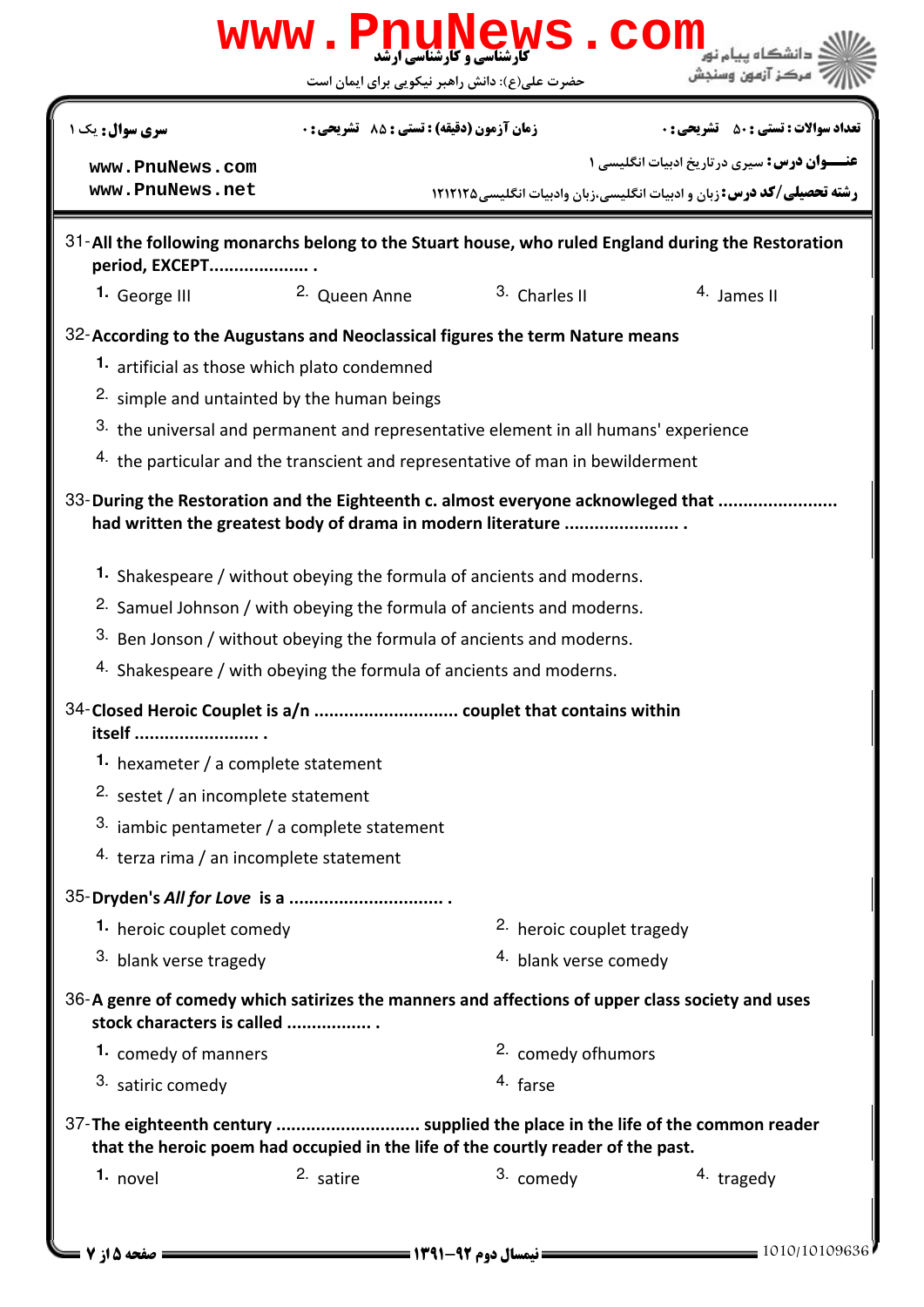|                                                                            |                                             | www.PnuNews.col                                                                              | مركز آزمون وسنحش                                                                                                                    |  |  |
|----------------------------------------------------------------------------|---------------------------------------------|----------------------------------------------------------------------------------------------|-------------------------------------------------------------------------------------------------------------------------------------|--|--|
|                                                                            |                                             | حضرت علی(ع): دانش راهبر نیکویی برای ایمان است                                                |                                                                                                                                     |  |  |
| <b>سری سوال :</b> یک ۱                                                     |                                             | زمان آزمون (دقيقه) : تستى : 55 ٪ تشريحي : 0                                                  | <b>تعداد سوالات : تستي : 50 ٪ تشريحي : 0</b>                                                                                        |  |  |
| www.PnuNews.com<br>www.PnuNews.net                                         |                                             |                                                                                              | <b>عنـــوان درس:</b> سیری درتاریخ ادبیات انگلیسی ۱<br><b>رشته تحصیلی/کد درس:</b> زبان و ادبیات انگلیسی،زبان وادبیات انگلیسی،۱۲۱۲۱۲۵ |  |  |
|                                                                            |                                             |                                                                                              |                                                                                                                                     |  |  |
| in 18th century.                                                           |                                             | 38-Alexander Pope and Jonathan swift are the most distinguished practitioners of             |                                                                                                                                     |  |  |
| 1. journalism                                                              | $2.$ novel                                  | 3. satire                                                                                    | 4. tragicomedy                                                                                                                      |  |  |
|                                                                            |                                             |                                                                                              |                                                                                                                                     |  |  |
| 1. age of prose / to cast doubt on its drama                               |                                             |                                                                                              |                                                                                                                                     |  |  |
| 2. an gae of poetry / to cast doubt on its prose                           |                                             |                                                                                              |                                                                                                                                     |  |  |
| 3. an age of drama / to cast doubt on its satire                           |                                             |                                                                                              |                                                                                                                                     |  |  |
| $4.$ an age of prose / to cast doubt on its poetry                         |                                             |                                                                                              |                                                                                                                                     |  |  |
| 40-According to Joseph Warton true poets                                   |                                             |                                                                                              |                                                                                                                                     |  |  |
| 1. should not be conversationsalist or orators but singers                 |                                             |                                                                                              |                                                                                                                                     |  |  |
| 2. reflect nature in their works                                           |                                             |                                                                                              |                                                                                                                                     |  |  |
| 3. adhere to classical values of poetry                                    |                                             |                                                                                              |                                                                                                                                     |  |  |
| 4. sing the songs of their solitude and grandure                           |                                             |                                                                                              |                                                                                                                                     |  |  |
|                                                                            |                                             |                                                                                              |                                                                                                                                     |  |  |
| 1. The Castle of Otranto                                                   |                                             | 2. Oroonoko                                                                                  |                                                                                                                                     |  |  |
| 3. Pamella                                                                 |                                             | 4. Tom Jones                                                                                 |                                                                                                                                     |  |  |
| of  novels.                                                                |                                             | 42-Tobias smollet in his novels Roderick Random and Peregrine Pickle continued the tradition |                                                                                                                                     |  |  |
| 1. picaresque                                                              | 2. gothic                                   | 3. romantic                                                                                  | 4. epic                                                                                                                             |  |  |
| 43-John Dryden's Heroic Stanzas were written                               |                                             |                                                                                              |                                                                                                                                     |  |  |
| 1. valorize the heroism of the king to                                     |                                             |                                                                                              |                                                                                                                                     |  |  |
|                                                                            | 2. as an honor to Shakespeare               |                                                                                              |                                                                                                                                     |  |  |
|                                                                            | 3. commemorate the death of Oliver Cromwell |                                                                                              |                                                                                                                                     |  |  |
|                                                                            | 4. reunite the dispersed nation             |                                                                                              |                                                                                                                                     |  |  |
|                                                                            |                                             |                                                                                              |                                                                                                                                     |  |  |
| 44-John Dryden's Absalom and Achitophel<br>1. is a poetic political satire |                                             | 2. is an allegory                                                                            |                                                                                                                                     |  |  |
| 3. uses Biblical and historical allusions                                  |                                             | <sup>4.</sup> all above items                                                                |                                                                                                                                     |  |  |
|                                                                            |                                             |                                                                                              |                                                                                                                                     |  |  |